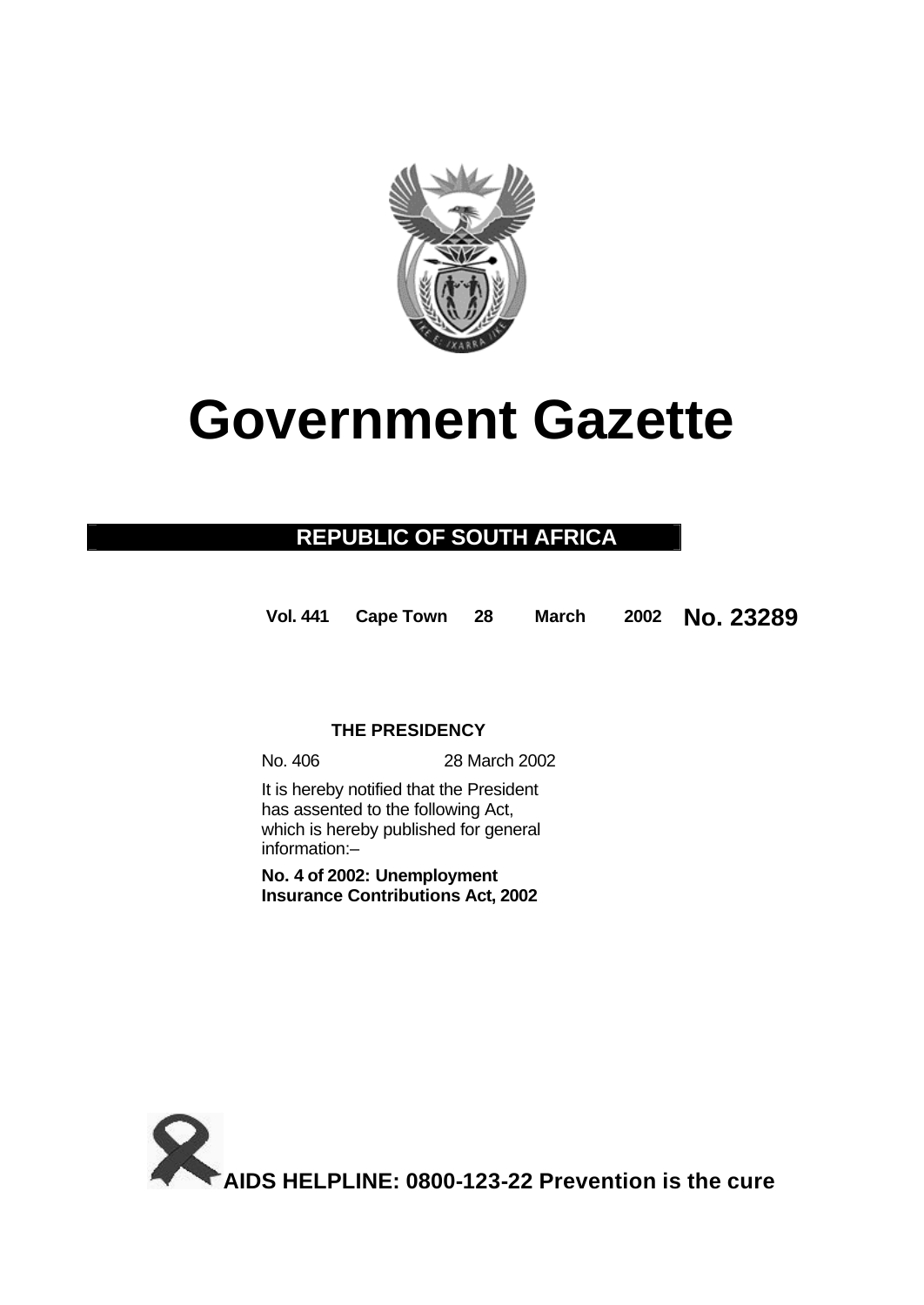*(English text signed by the President.) (Assented to 27 March 2002.)* 

## **ACT**

**To provide for the imposition and collection of contributions for the benefit of the Unemployment Insurance Fund; and to provide for matters connected therewith.** 

**B** E IT ENACTED by the Parliament of the Republic of South Africa, as follows:-

#### **TABLE OF CONTENTS**

*Sections* 

#### **CHAPTER 1**

#### **INTRODUCTORY PROVISIONS**

- 1. Definitions<br>2. Purpose of
- 2. Purpose of Act<br>3. Administration
- 3. Administration of Act<br>4. Application of Act
- Application of Act

#### **CHAPTER 2**

#### **DUTY TO CONTRIBUTE, AND RECOVERY OF CONTRIBUTIONS**

- *5.*  Duty to contribute to Fund
- 6. Determination of contribution
- *7.*  Employer must deduct employee's contribution 15
- 8. Payment of contribution to Commissioner and refund
- 9. Payment of contribution to Unemployment Insurance Commissioner **and**  refund
- 10. Duty to register as employer and duty to provide particulars
- 11. Payment of amounts collected by Commissioner into National Revenue Fund 20
- 12. Interest on late payments
- 13. Penalties on default
- 14. Application of Income Tax Act
- 15. Labour inspectors

#### **CHAPTER 3**

#### **GENERAL**

- 16. Collection costs
- 17. Offences and penalties
- 18. Regulations
- 19. Short title and commencement

*30* 

*25* 

10

*5*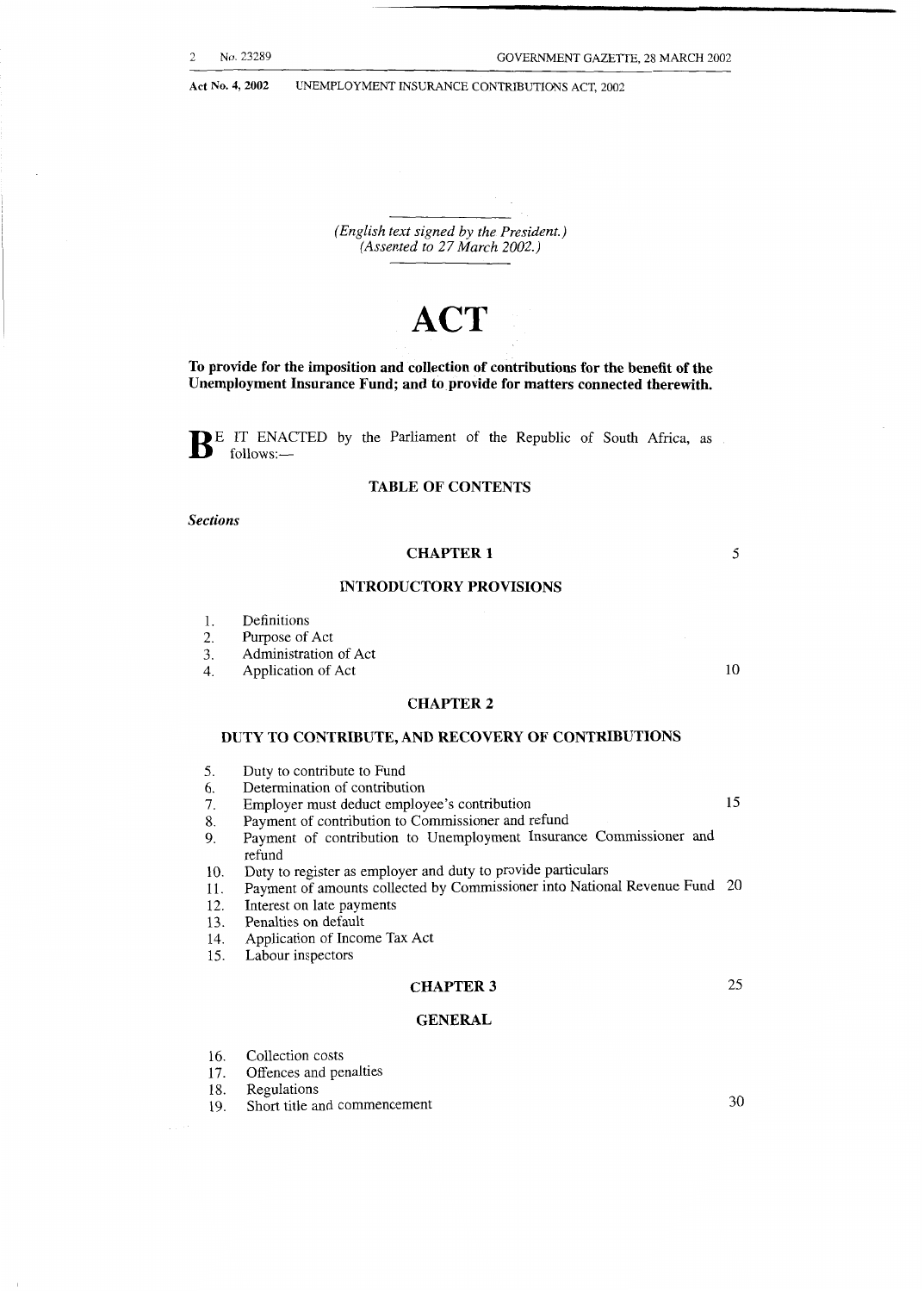#### **CHAPTER 1**

#### **INTRODUCTORY PROVISIONS**

#### **Definitions**

**1.** In this Act, unless the context indicates otherwise—

"Board" means the Unemployment Insurance Board established in terms of *5*  section 47 of the Unemployment Insurance Act;

"Commissioner" means the Commissioner for the South African Revenue Service established by section 2 of the South African Revenue Service Act, 1997 (Act No. 34 of 1997);

"contribution" means the contribution determined in terms of section 6; IO "Director-General" means the Director-General as defined in the Unemployment Insurance Act;

"domestic worker" means an employee who performs domestic work in the home of his or her employer, and includes  $a-$ <br>(a) gardener;

*(a)* gardener; 15

*(b)* person employed by a household as a driver of a motor vehicle; and *(c)* person who takes care of any person in that home,

but does not include a farm worker;

"employee" means any natural person who receives any remuneration or to whom any remuneration accrues in respect of services rendered or to be rendered by that 20 person, but excludes an independent contractor;

"employer" means "employer" as defined in paragraph 1 of the Fourth Schedule to the Income Tax Act, and includes a "representative employer" as defined in that Schedule;

"financial year" means the period commencing on the first day of March in any 25 year and ending on the last day of February in the following year;

"Income Tax Act" means the Income Tax Act, 1962 (Act No. 58 of 1962);

"labour inspector" means a labour inspector as defined in the Unemployment Insurance Act;

"Minister" means the Minister of Finance;

"regulation" means a regulation made under section 18;

"remuneration" means "remuneration" as defined in paragraph 1 of the Fourth Schedule to the Income Tax Act, but does not include any amount paid or payable to an employee-

*(a)* by way of any pension, superannuation allowance or retiring allowance; *35* 

*(b)* which constitutes an amount contemplated in paragraphs *(a),* (cA), *(d), (e)* or  $(eA)$  of the definition of "gross income" in section 1 of the Income Tax Act; or

*(c)* by way of commission;

"seasonal worker" means any person who is employed by an employer for an 40 aggregate period of at least three months over a 12 month period with the same employer and whose work is interrupted by reason of a seasonal variation in the availability of work;

"this Act" includes the regulations;

"Unemployment Insurance Act" means the Unemployment Insurance Act, 2001; 45 "Unemployment Insurance Commissioner" means the Commissioner designated by the Minister of Labour in terms of section 43 of the Unemployment Insurance Act;

"Unemployment Insurance Fund" means the Fund established by section 4 of the Unemployment Insurance Act. 50

30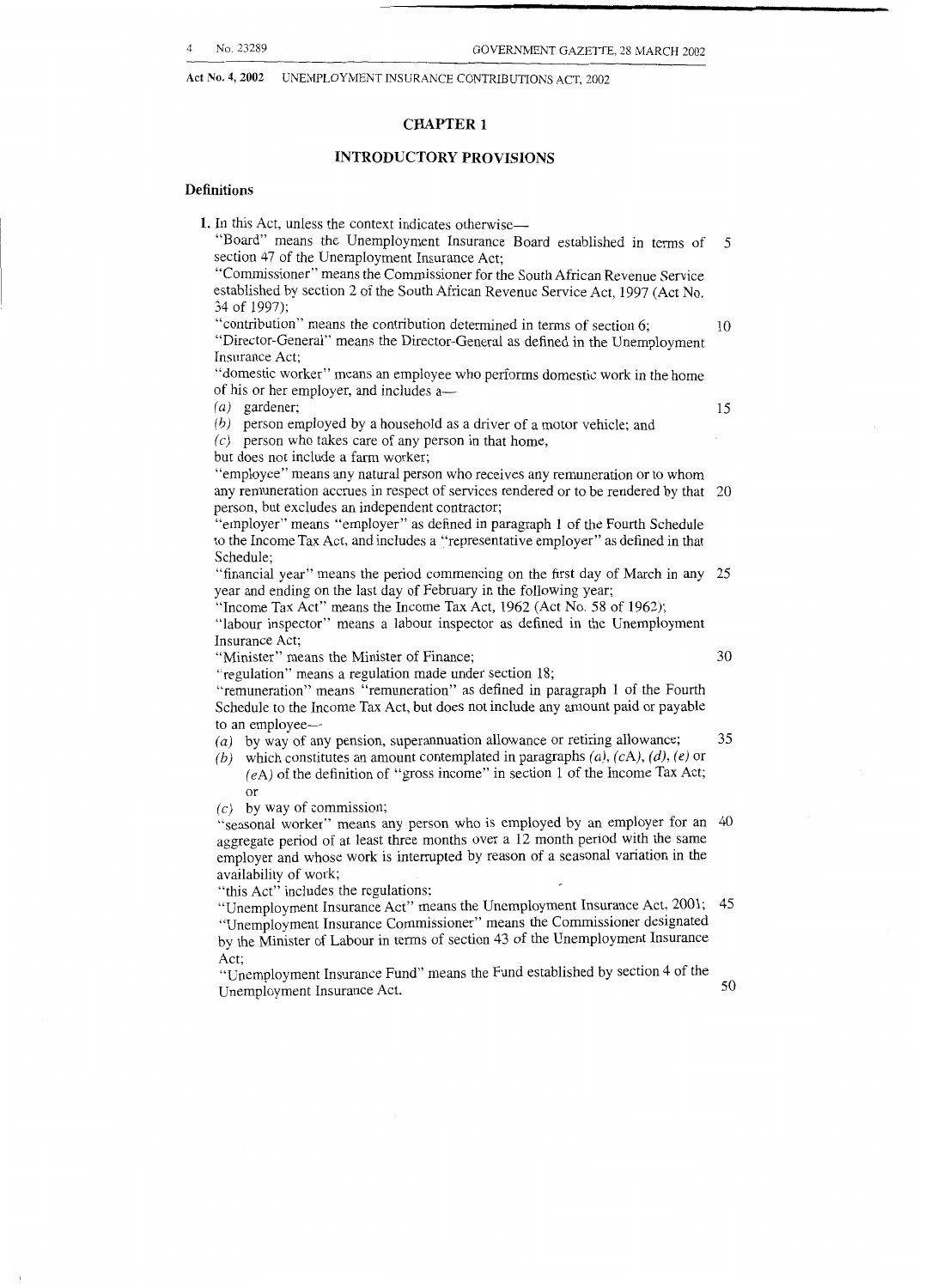#### **Purpose of Act**

**2.** The purpose of this Act is to provide for-

- *(a)* the payment of contributions for the benefit of the Unemployment Insurance Fund; and
- *(b)* procedures for the collection of such contributions.

5

#### **Administration of Act**

**3.** (1) This Act must be administered by the Commissioner.

(2) The Commissioner may delegate any power or assign any duty which relates to the collection of-

*(a)* contributions payable to the Unemployment Insurance Commissioner in 10 terms of section 9; and

*(b)* any information to be submitted by employers in terms of this Act,

to the Unemployment Insurance Commissioner.

#### **Application of Act**

**4.** (1) This Act applies to all employers and employees, other than— 15

- 
- *(a)* an employee and his or her employer, where such employee is employed by that employer for less than 24 hours a month;
- *(b)* an employee and his or her employer, where that employee receives remuneration under a learnership agreement registered in terms of the Skills Development Act, 1998 (Act No. 97 of 1998); 20
- *(c)* employers and employees in the national and provincial spheres of govemment; and
- *(d)* an employee and his or her employer, where that employee has entered the Republic for the purpose of carrying out a contract of service, apprenticeship or learnership within the Republic if upon the termination thereof the 25 employer is required by law or by the contract of service, apprenticeship or learnership, as the case may be, or by any other agreement or undertaking, to repatriate that person, or if that person is so required to leave the Republic.

*(2)* Despite subsection (l), this Act will only apply to domestic and seasonal workers and their employers 12 months after this Act takes effect.

#### **CHAPTER 2**

#### **DUTY TO CONTRIBUTE AND RECOVERY OF CONTRIBUTIONS**

#### **Duty to contribute to Fund**

**5.** (1) Every employer and every employee to whom this Act applies must, on a monthly basis, contribute to the Unemployment Insurance Fund. 35

(2) The contributions must be paid by the employer either to the Commissioner in terms of section 8 or to the Unemployment Insurance Commissioner in terms of section 9, whichever is applicable to the particular employer.

#### **Determination of contribution**

**6.** (1) Subject to subsection (2), the amount of the contribution payable in terms of 40 section *5-* 

- *(a)* by an employee, must be one per cent of the remuneration paid or payable to that employee by his or her employer during any month; and
- *(b)* by an employer in respect of any one of its employees, must be equal to one per cent of the remuneration paid or payable by that employer to that 45 employee during any month.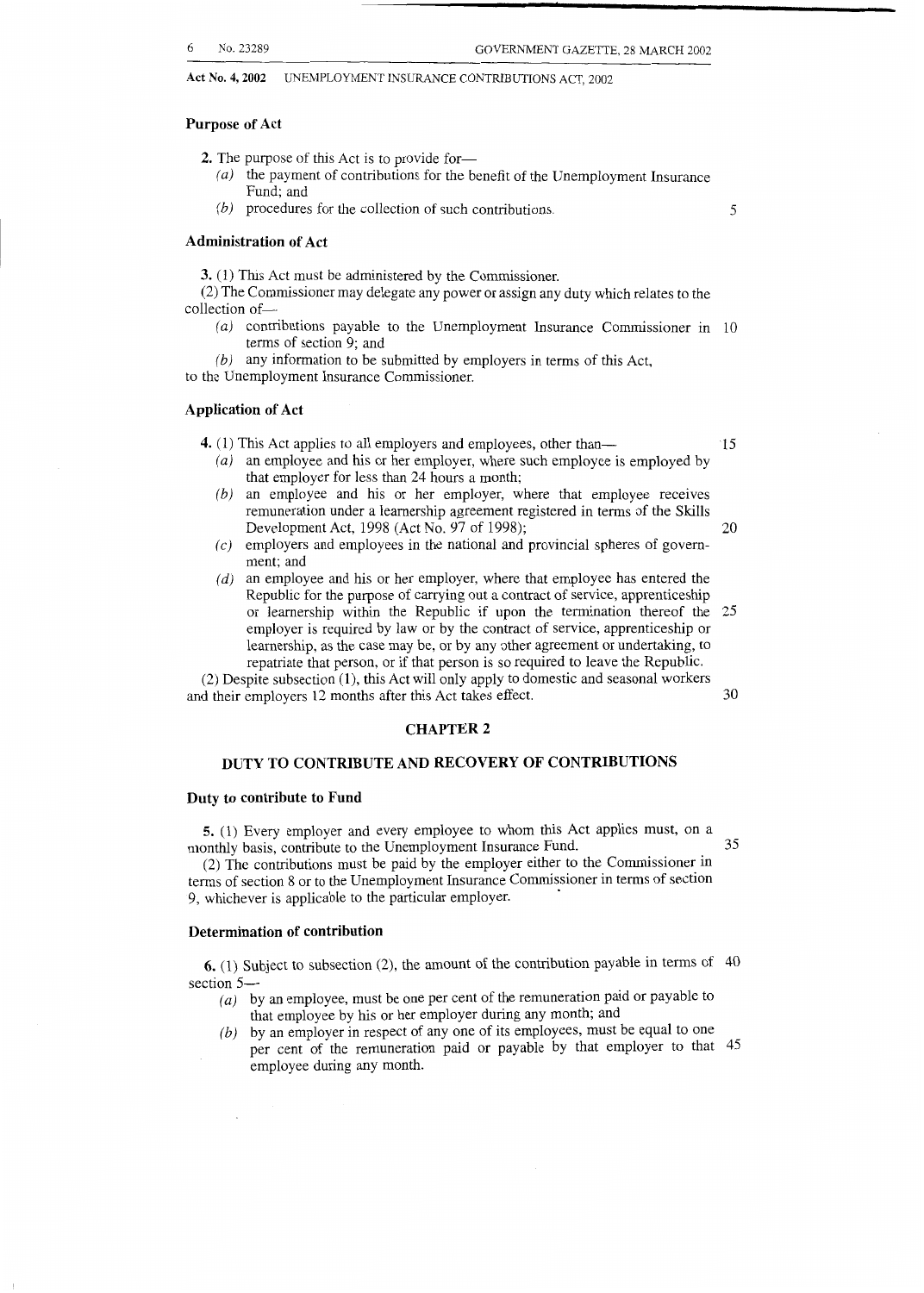employer to the employee.

#### Act No. 4, 2002 UNEMPLOYMENT INSURANCE CONTRIBUTIONS ACT, 2002

(2) Subsection (1) does not apply to so much of the remuneration paid or payable by an employer to an employee during any month as exceeds an amount determined from time to time by the Minister of Finance by notice in the *Gazette,* after consultation with the Minister of Labour and the Unemployment Insurance Commissioner.

#### **Employer must deduct employee's contribution** *5*

**7.** (1) Subject to subsection *(2),* an employer must, on a monthly basis, deduct or withhold the amount of the employee's contribution contemplated in section  $6(1)(a)$ 

from the remuneration paid or payable to that employee during that month. *(2)* Where the remuneration of the employee is paid at intervals other than on a monthly basis, the employer must deduct the amount of the employee's contributions on 10 such other basis as coincides with the intervals of payment of remuneration by the

(3) When making a deduction in terms of subsection (1) or *(2),* an employer may  $\text{not}$   $\overline{\phantom{a}}$   $(a)$ 

- deduct amounts that are in excess of the amount of the contribution due by the 15 employee;
- *(b)* seek or receive a fee from the employee for complying with this Act; or
- $(c)$  deduct arrear contributions from the employee after the end of the financial year during which it was payable.

(4) Subject to subsection  $(3)(c)$ , where the employer fails to deduct the contribution 20 as contemplated in subsection (1) or *(2),* the employer is liable for such contributions.

*(5)* If any payment made by the employer to the Commissioner or the Unemployment Insurance Commissioner in terms of section 8 or 9, as the case may be, includes an amount which was deducted or withheld in terms of subsection (1) or *(2),* and it subsequently becomes known to the employer that the payment made by the employer 25 was not due or payable in terms of this Act, or was in excess of the amount due or payable, the employer must refund to the employee such amount or excess amount, as the case may be, as has been deducted or withheld and overpaid by the employer, despite the amount not having been refunded to the employer by the Commissioner or the Unemployment Insurance Commissioner, as the case may be. 30

#### **Payment of contribution to Commissioner and refund**

**8.** (1) Every employer, other than an employer contemplated in section 9(1), must on a monthly basis pay the amount of all employees' contributions and the employer's contributions in respect of every employee in the employment of that employer to the Commissioner not later than seven days, or such longer period as the Commissioner 35 may determine, after the end of the month in respect of which the contributions are payable.

(2) An employer must, together with the payment contemplated in subsection (I), submit a statement in such form as the Commissioner may require and reflecting the amount of the payment and such other particulars as the Minister may prescribe by 40 regulation.

(3) If the amount of any contribution, interest or penalty paid by an employer to the Commissioner was not due or payable, or is in excess of the amount due or payable in terms of this Act, that amount, or such excess amount, must be refunded to that employer<br>by the Commissioner. by the Commissioner.  $\ddot{A}$ 

(4) The Commissioner must notify the Director-General, within such period as may be agreed upon between the Commissioner and the Director-General, of the amount of the contributions, interest and penalties collected from, and refunds made to, employers during the previous month and provide such further particulars as may be agreed upon by the Commissioner and the Director-General. 50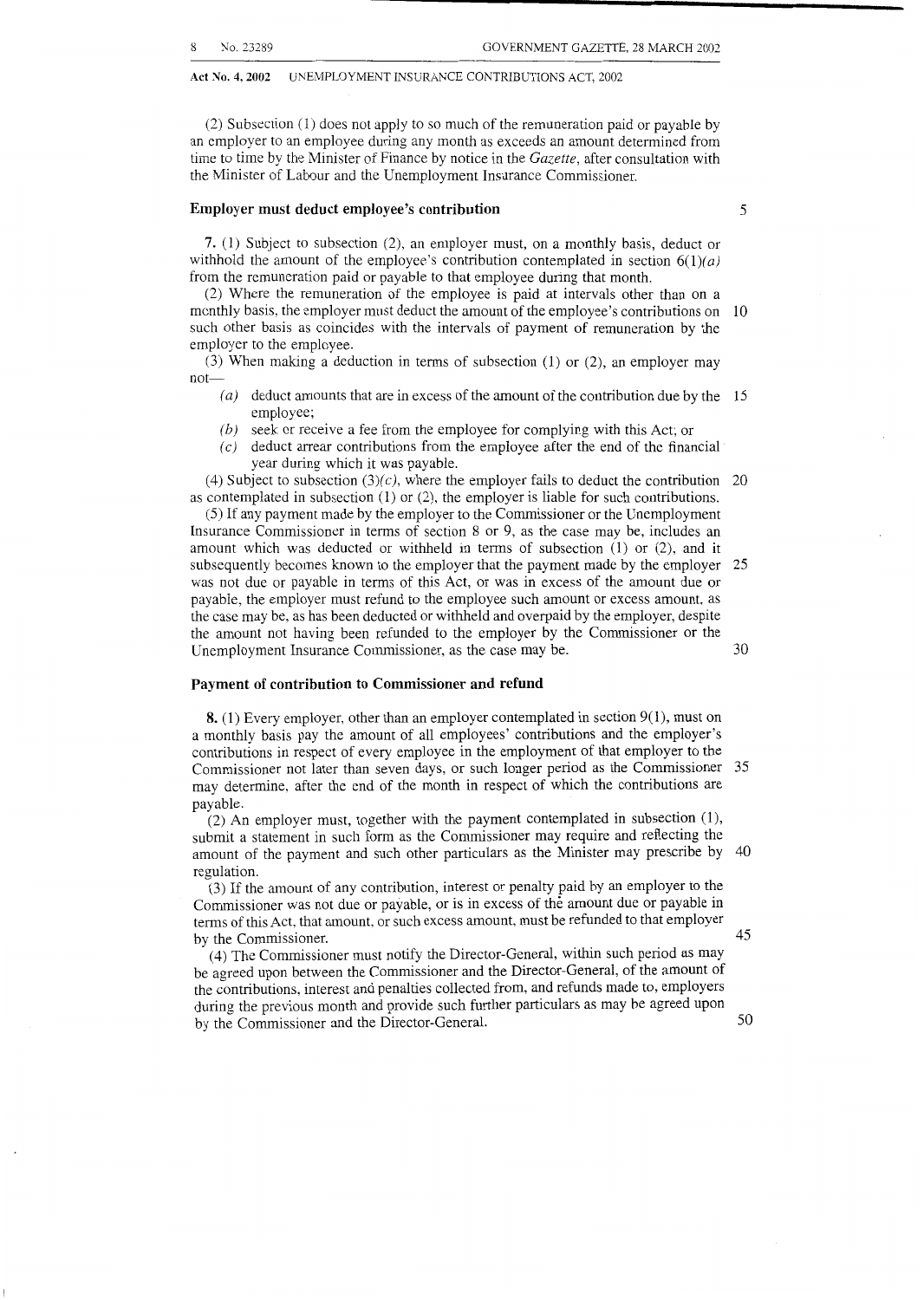#### **Payment of contribution to Unemployment Insurance Commissioner and refund**

**9.** (1) *(a)* For the purpose of this section, "employer" means an employer who-

- (i) is not required to register as an employer in terms of paragraph 15 of the Fourth Schedule to the Income Tax Act;
- (ii) has not registered voluntarily as an employer in terms of the Fourth Schedule *5*  to the Income Tax Act; or
- (iii) is not liable for the payment of the skills development levy in terms of the Skills Development Levies Act, 1999 (Act No. 9 of 1999).

*(b)* Subject to subsection *(5),* an employer must, on a monthly basis and in respect of every employee in the employment of that employer, pay to the Unemployment 10 Insurance Commissioner not later than seven days, or such longer period as the Unemployment Insurance Commissioner may determine, after the end of the month in respect of which contributions are payable the amount of-

- (i) the employee's contribution which must be withheld from the remuneration of
- the employee during that month, as contemplated in section  $7(1)$  or (2); and 15
- (ii) the employer's contribution as contemplated in section  $6(1)(b)$ .

(2) An employer must, together with the payment contemplated in subsection (I), submit a statement in such form as the Unemployment Insurance Commissioner may require and reflecting the amount of the payment and such other particulars as the Minister may prescribe by regulation. 20

(3) The Unemployment Insurance Commissioner must pay all contributions, interest and penalties collected into the Unemployment Insurance Fund.

(4) If the amount of any contribution, interest or penalty paid by an employer to the Unemployment Insurance Commissioner was not due or payable, or was in excess of the amount due or payable in terms of this Act, that amount or such excess amount must be 25 refunded to that employer by the Unemployment Insurance Commissioner from the Unemployment Insurance Fund.

(5) *(a)* Where an employer on reasonable grounds believes that the total amount payable in terms of section  $6(1)(a)$  and (b) in respect of all its employees during any financial year will not exceed such amount as the Unemployment Insurance 30 Commissioner may from time to time determine by notice in the *Gazette,* the employer may elect to make payment of the full amount of the total contributions in respect of that financial year in a single payment within 7 days after the beginning of that financial year.

(6) If an employer discovers that the amount of the payment contemplated in paragraph *(a)* is less than the amount payable in respect of all its employees in terms of *35*  section  $6(1)(a)$  or *(b)*, that employer must as soon as possible but before the end of the financial year in question pay the outstanding amount to the Unemployment Insurance Commissioner.

#### **Duty to register as employer and duty to provide particulars**

**10.** (1) An employer to whom this Act applies must apply for registration to the 40 Commissioner or the Unemployment Insurance Commissioner, whichever is applicable to such employer in terms of section 8 or 9, in such manner and within such period as may be prescribed by the Commissioner or Unemployment Insurance Commissioner, respectively.

(2) The employer must, together with the registration contemplated in subsection (1) 45 provide such information as the Minister may prescribe by regulation.

(3) The employer must, before the seventh day of each month, submit to the Commissioner or the Unemployment Insurance Commissioner, whichever is applicable to such employer in terms of section 8 or 9, such information relating to its employees as the Minister may prescribe by regulation, including details relating to  $\sim$  50

*(a)* the termination of the employment of any employee; and *(b)* the appointment of any employee by the employer.

(4) The Commissioner or the Unemployment Insurance Commissioner, as the case may be, may request the employer to provide within 30 days of the request, or such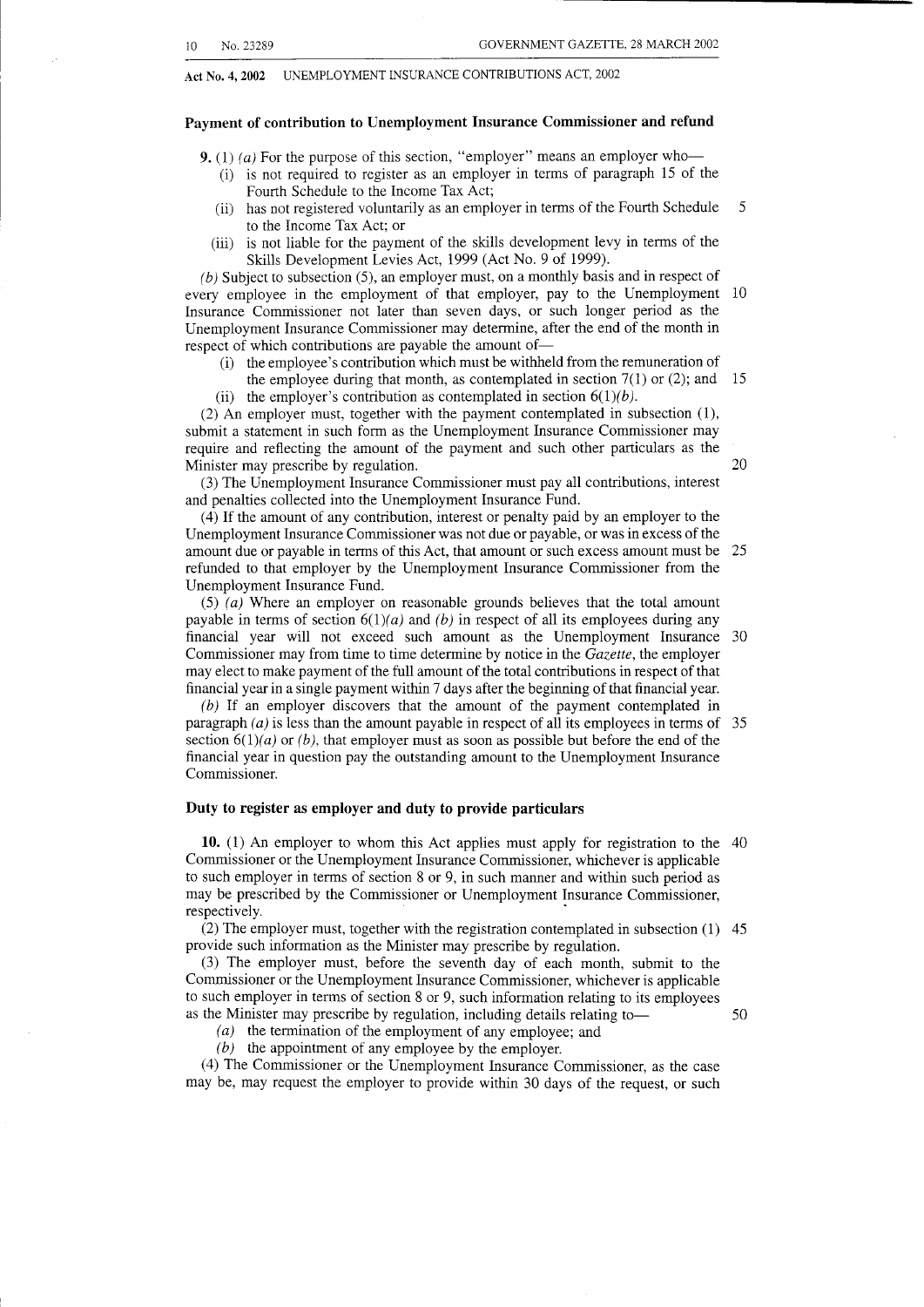extended period as the Commissioner or Unemployment Insurance Commissioner may allow, such additional particulars as may reasonably be required to give effect to the purpose of this Act.

#### **Payment of amounts collected by Commissioner into National Revenue Fund**

**11.** (1) The contributions, interest and penalties collected by the Commissioner in *5*  terms of this Act must, after deduction of any refunds, be paid into the National Revenue Fund.

(2) The total amount of contributions, interest and penalties paid into the National Revenue Fund in terms of subsection (1) is a direct charge against the National Revenue Fund for the credit of the Unemployment Insurance Fund. 10

(3) The Director-General must, within 14 days after receipt of the notice from the Commissioner in terms of section 8(4), authorise the transfer of the amount of the contributions, interest and penalties paid into the National Revenue Fund to the Unemployment Insurance Fund.

#### **Interest on late payments 15**

**12.** An employer who fails to pay the full amount payable in terms of section 8 or 9 on the last day for payment as contemplated in section  $8(1)$  or  $9(1)$ , must pay interest on the outstanding amount at the rate contemplated in paragraph *(b)* of the definition of "prescribed rate" in section 1 of the Income Tax Act, calculated from the day following the last day for payment to the day that payment is received by the Commissioner or 20 Unemployment Insurance Commissioner, as the case may be.

#### **Penalties on default**

**13.** (1) If any contribution remains unpaid after the last day for payment thereof as contemplated in section  $8(1)$  or  $9(1)$ , a penalty of 10 per cent of the unpaid amount is payable in addition to the interest contemplated in section 12, but the Commissioner or 25 the Unemployment Insurance Commissioner, as the case may be, may, having due regard to the circumstances of the case, remit the penalty or any portion thereof.

(2) Subject to subsection *(3),* where an employer fails to perform any duty imposed upon the employer by this Act or does, or omits to do, anything with intent-

- *(a)* to evade the payment of any amount of contribution payable by that employer 30 in respect of any employee; or
- *(b)* to cause a refund to that employer by the Commissioner or the Unemployment Insurance Commissioner of any amount of contribution, interest or penalty which is not refundable or is in excess of the amount properly refundable to the employer, *35*

an additional penalty not exceeding an amount equal to double the amount of the contribution contemplated in paragraph *(a),* or the amount not refundable or the amount of the excess referred to in paragraph *(b),* as the case may be, may be imposed on the employer.

determined by the Commissioner or the Unemployment Insurance Commissioner, as the case may be, and must be paid by the employer within such period as the Commissioner or Unemployment Insurance Commissioner may determine. (3) The amount of the additional penalty contemplated in subsection *(2)* must be 40

#### **Application of Income Tax Act**

**14.** (1) The provisions of the Income Tax Act contemplated in subsection *(2)* apply, 45 with the changes required by the context, to any contribution paid or payable in terms of this Act, in respect of-

*(a)* the administration of this Act as regards the exercise of powers and performance of duties and the preservation of secrecy;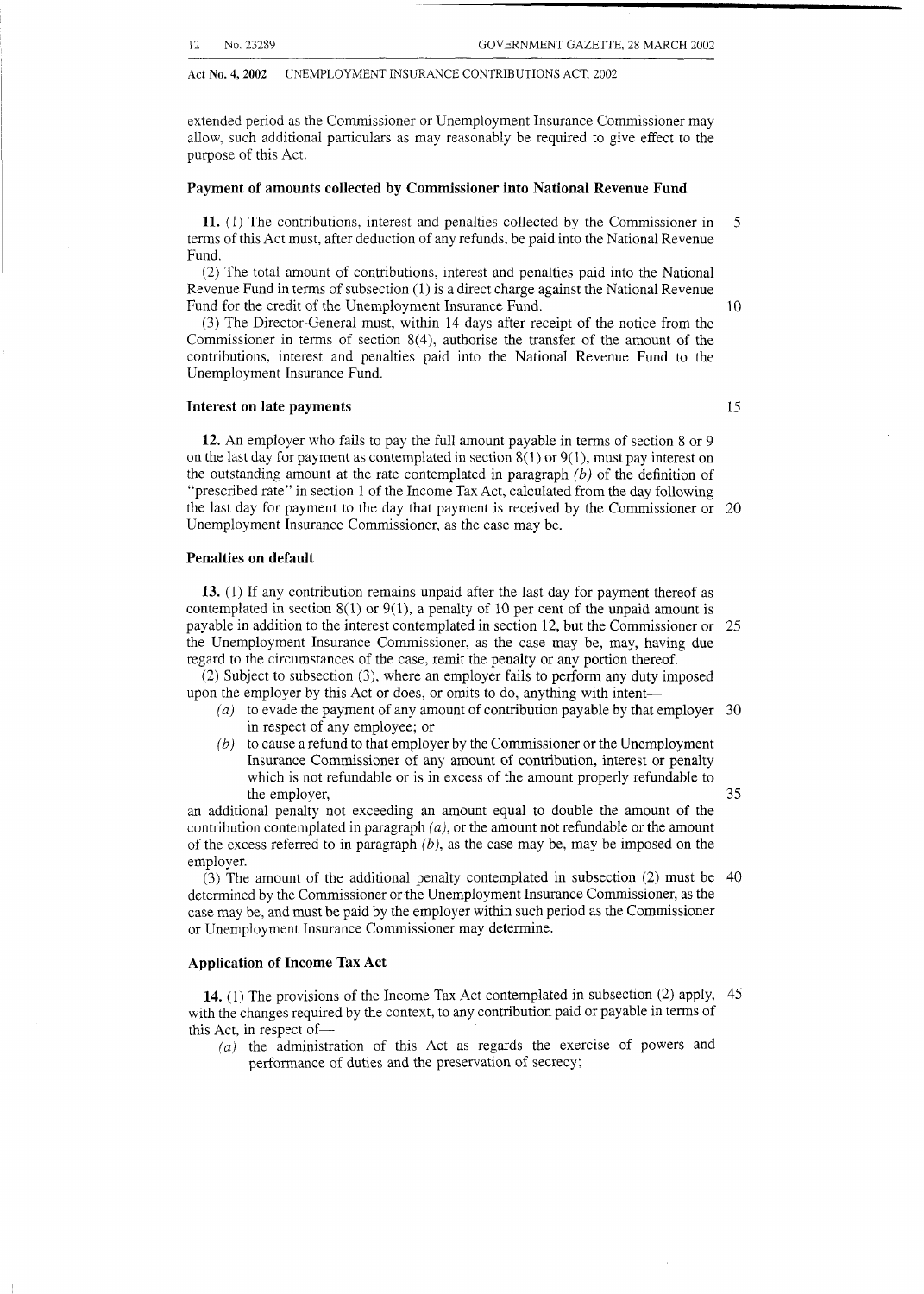| (b)                                                                                 | statements, the production of information, documents or things, enquiries,     |    |
|-------------------------------------------------------------------------------------|--------------------------------------------------------------------------------|----|
|                                                                                     | searches and seizures and evidence on oath for purposes of obtaining full      |    |
|                                                                                     | information in respect of the calculation of the contributions due and payable |    |
|                                                                                     | in terms of this Act:                                                          |    |
| (c)                                                                                 | any assessment, objection and appeal;                                          | 5  |
| (d)                                                                                 | the payment, recovery or refund of any contribution, interest or penalty;      |    |
| (e)                                                                                 | representative taxpayers and representative employers;                         |    |
| (f)                                                                                 | any transaction, operation or scheme entered into or carried out for the       |    |
|                                                                                     | purposes of avoiding or postponing any liability for the contribution or of    |    |
|                                                                                     | reducing the amount of the contribution;                                       | 10 |
| (g)                                                                                 | reporting of unprofessional conduct; and                                       |    |
|                                                                                     | $(h)$ the jurisdiction of the courts.                                          |    |
| (2) For purposes of subsection (1), the provisions of the Income Tax which apply to |                                                                                |    |
|                                                                                     | this Act are those relating to-                                                |    |
| (a)                                                                                 | the administration thereof as contained in Chapter 1 of the Income Tax Act;    | 15 |
| (b)                                                                                 | returns, the production of information, documents or things, enquiries,        |    |
|                                                                                     | searches and seizures and evidence on oath;                                    |    |
| (c)                                                                                 | assessments;                                                                   |    |
| (d)                                                                                 | objections and appeals;                                                        |    |
| (e)                                                                                 | the payment and recovery of tax, interest and penalties;                       | 20 |
| (f)                                                                                 | refunds;                                                                       |    |
| (g)                                                                                 | representative taxpayers and representative employers;                         |    |
| (h)                                                                                 | transactions, operations or schemes for purposes of avoiding or postponing     |    |
|                                                                                     | liability for taxes on income or reducing the amount of taxes on income;       |    |
| (i)                                                                                 | the reporting of unprofessional conduct; and                                   | 25 |
| (j)                                                                                 | the jurisdiction of the courts.                                                |    |
|                                                                                     |                                                                                |    |
| <b>Labour inspectors</b>                                                            |                                                                                |    |
|                                                                                     |                                                                                |    |

**15.** The Commissioner or Unemployment Insurance Commissioner may request a labour inspector to assist in the investigation of any employer required to contribute in terms of section 8 or 9, as the case may be.  $30$ 

#### **CHAPTER 3**

#### **GENERAL**

#### **Collection costs**

**16.** (1) Subject to subsection *(2),* the Director-General must, on a monthly basis, defray the costs of collection by the Commissioner from the Unemployment Insurance 35 Fund.

(2) The total amount of the costs contemplated in subsection (1), excluding the start-up capital which must be defrayed from the budget of the Department of Labour, shall be equal to one and a half per cent of the total amount of the payments collected, or where the actual expense exceeds one and a half per cent of that amount, such actual 40 costs.

#### **Offences and penalties**

- **17.** (1) A person commits an offence if that person-
	- (a) fails to pay any amount due in terms of this Act on the day determined for payment thereof; 45

*(b)* fails to-

- (i) submit or deliver any statement or other document or thing required to be submitted or delivered by or under this Act;
- (ii) disclose any information required by or under this Act;
- (iii) reply to or answer truly and fully any question put to him or her in terms 50 of this Act;
- (iv) attend and give evidence at an enquiry under this Act where duly required to do so; or